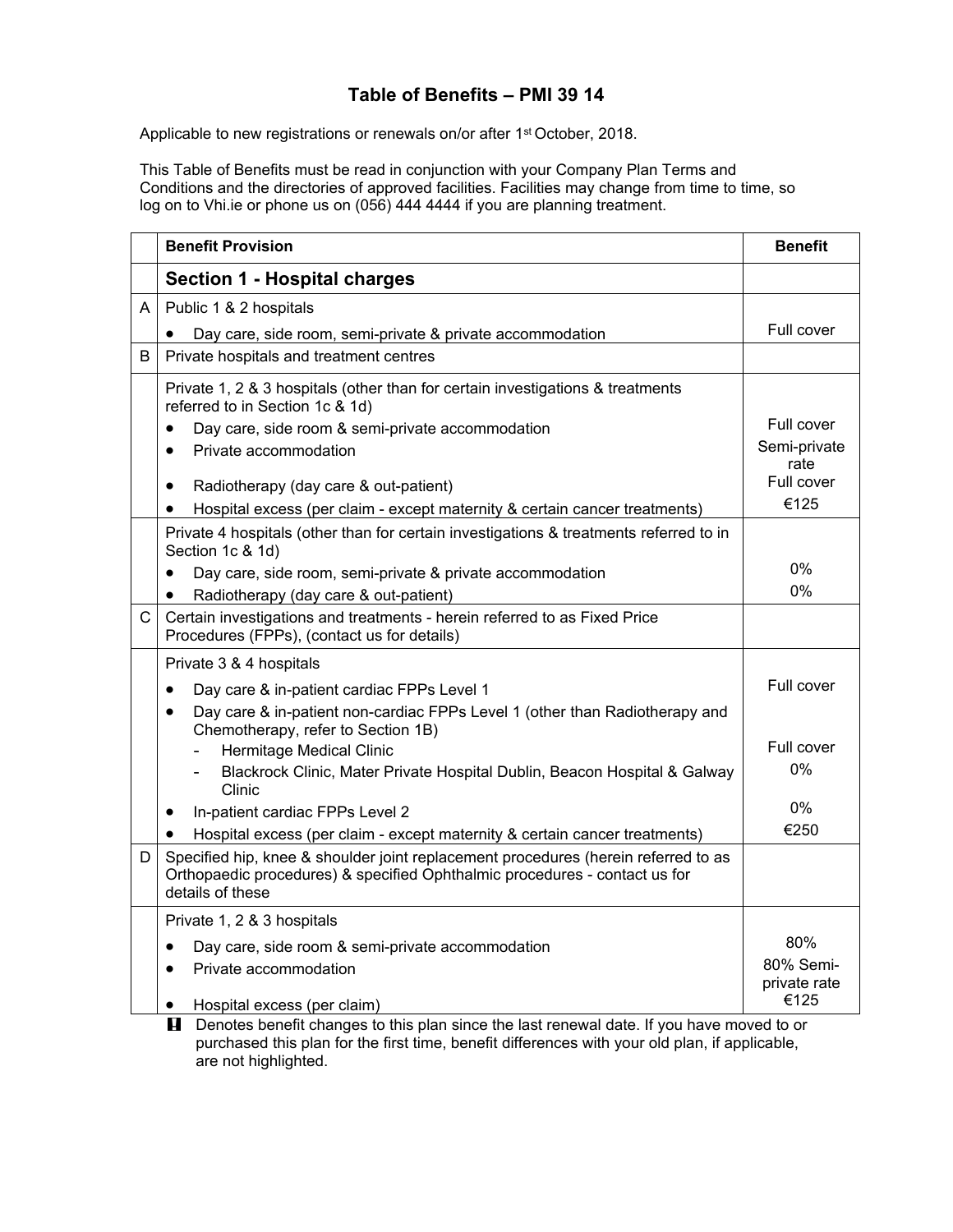|              | Private 4 hospitals                                                                                                                                                   |                                     |
|--------------|-----------------------------------------------------------------------------------------------------------------------------------------------------------------------|-------------------------------------|
|              | Day care, side room, semi-private & private accommodation<br>٠                                                                                                        | 0%                                  |
|              | When carried out as a Fixed Price Procedure (contact us for details)                                                                                                  |                                     |
|              | Private 3 & 4 hospitals<br>$\bullet$<br>Hermitage Medical Clinic<br>Blackrock Clinic, Mater Private Hospital Dublin, Beacon Hospital & Galway<br>Clinic               | 80%<br>$0\%$                        |
|              | Hospital excess (per claim)                                                                                                                                           | €250                                |
|              | <b>Section 2 - Consultants' fees/GP procedures</b>                                                                                                                    |                                     |
| A            | In-patient treatment, day-care/side room/out-patient & GP procedures                                                                                                  |                                     |
|              | Participating consultant/GP<br>$\bullet$                                                                                                                              | Full cover                          |
|              | Non-participating consultant/GP<br>$\bullet$                                                                                                                          | Standard<br>benefit                 |
|              | Section 3 - Psychiatric cover (read in conjunction with Section<br>1)                                                                                                 |                                     |
| A            | In-patient psychiatric cover                                                                                                                                          | 100 days                            |
| B            | Day care psychiatric treatment for approved day care programmes                                                                                                       | Contact us for<br>further details   |
| $\mathsf{C}$ | In-patient treatment for alcoholism, drug or other substance abuse in any 5 year<br>period                                                                            | 91 days                             |
| D.           | Out-patient mental health treatment (in an approved out-patient mental health<br>centre)<br>Mental health assessment in every 2 year period                           | €100 per<br>member<br>€25 per visit |
|              | Mental health therapy, 7 visits                                                                                                                                       |                                     |
|              | <b>Section 4 - Maternity</b>                                                                                                                                          |                                     |
| A            | Normal confinement                                                                                                                                                    |                                     |
|              | Public hospital benefit (up to 3 days)<br>$\bullet$<br>Caesarean delivery (as per hospital benefits listed)                                                           | Full cover<br><b>Refer Section</b>  |
|              | Home birth benefit                                                                                                                                                    | €3,600                              |
| B            | In-patient maternity consultant fees (per Schedule of Benefits for Professional<br>Fees)                                                                              | Agreed<br>charges                   |
| C            | Post-natal home nursing                                                                                                                                               |                                     |
|              | Following 1 nights stay<br>٠                                                                                                                                          | €1,200                              |
|              | Following 2 nights stay                                                                                                                                               | €600                                |
| D            | Vhi Fertility Programme                                                                                                                                               |                                     |
|              | Fertility benefit - benefit per member, towards the cost of specified fertility tests<br>and treatments carried out in a Vhi Participating Fertility Treatment Centre |                                     |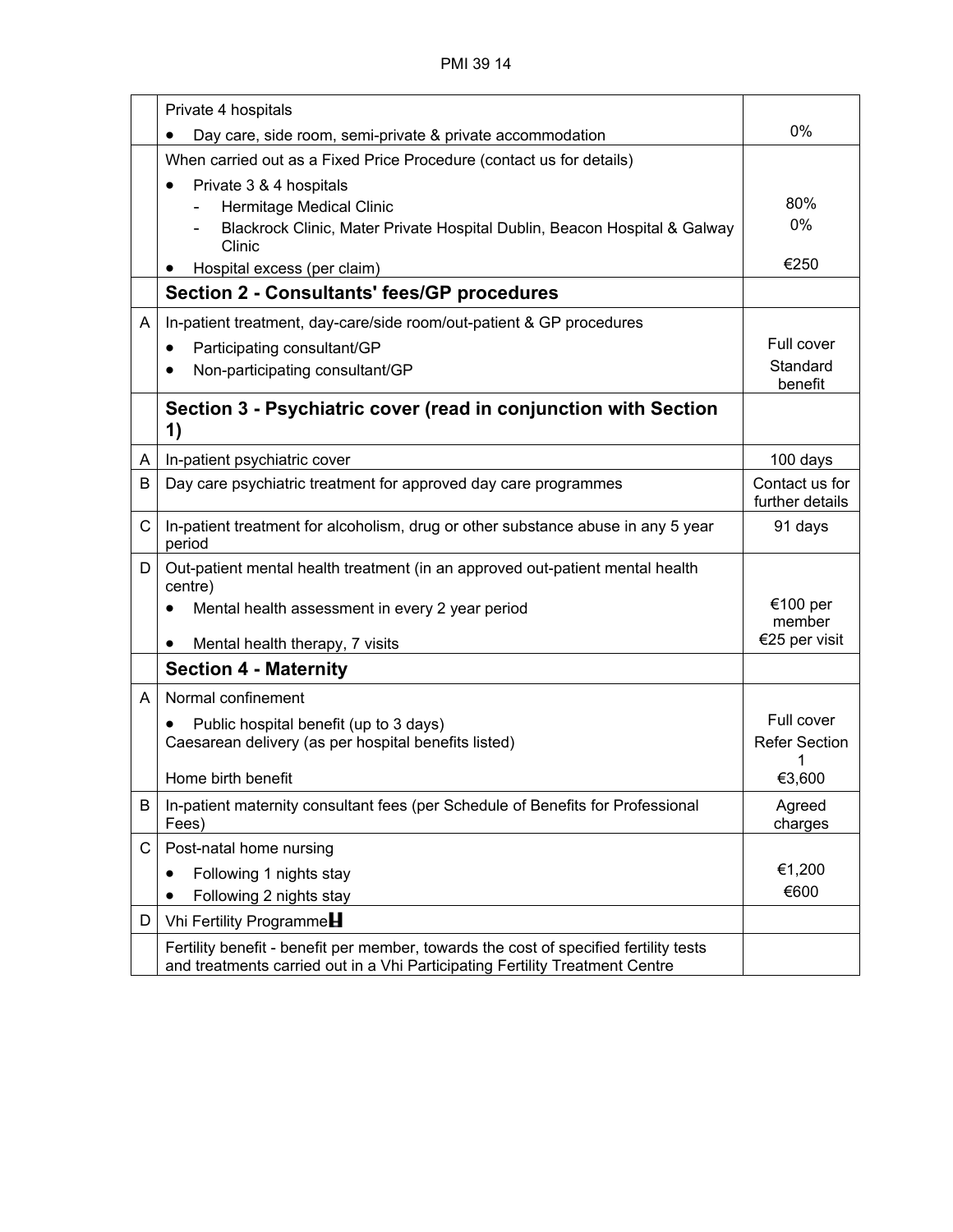|   | Initial consultation<br>$\bullet$                                                                                                                             | €100 discount               |
|---|---------------------------------------------------------------------------------------------------------------------------------------------------------------|-----------------------------|
|   |                                                                                                                                                               | at point of<br>sale         |
|   |                                                                                                                                                               | €100 discount               |
|   | AMH & Semen Analysis tests                                                                                                                                    | at point of                 |
|   |                                                                                                                                                               | sale                        |
|   | Egg freezing - once per lifetime<br>$\bullet$                                                                                                                 | €1,000                      |
|   | Sperm freezing - once per lifetime<br>٠                                                                                                                       | €125                        |
|   | IUI - up to 2 treatments per lifetime, female members only<br>$\bullet$                                                                                       | €450 per<br>treatment*      |
|   | IVF or ICSI - up to 2 treatments per lifetime, female members only<br>$\bullet$                                                                               | €1,000 per<br>treatment*    |
|   | Fertility counselling - 4 sessions per treatment carried out in a Vhi Participating<br>$\bullet$<br><b>Fertility Treatment Centre</b>                         | €40 per<br>session          |
|   | Fertility support services - Acupuncturists & Dieticians visits<br>$\bullet$                                                                                  | <b>Refer Section</b><br>9   |
|   | * These benefits are co-funded by Vhi and the Vhi Participating Fertility Treatment<br>Centre                                                                 |                             |
|   | <b>Section 5</b>                                                                                                                                              |                             |
| A | Convalescent care - first 14 nights                                                                                                                           | €30 per night               |
| B | Cancer care support - one night's accommodation up to €100, for each treatment                                                                                | €1,500 per<br>calendar year |
| С | Manual lymph drainage following cancer treatment - 10 visits                                                                                                  | Up to $€50$ per<br>visit    |
| D | Vhi Healthcare approved medical and surgical appliances - subject to an excess of<br>€300 per member per year (contact us for details of eligible appliances) | €6,500 per<br>member year   |
| Е | Vhi Hospital@Home                                                                                                                                             | Full cover                  |
| F | Child home nursing - 28 days per calendar year                                                                                                                | €100 per day                |
| G | Parent accompanying child - 14 days per calendar year, following a stay in excess<br>of 3 days in hospital                                                    | €100 per day                |
| H | <b>Vhi VisionCare</b>                                                                                                                                         |                             |
|   | Vhi VisionCare E-Screen (available through Vhi.ie/myvhi)<br>٠                                                                                                 | Full cover                  |
|   | Comprehensive eye exam carried out by a VSP eye-care professional in each<br>24 month period - subject to Vhi VisionCare E-Screen referral                    | Full cover                  |
|   | <b>Section 6 - Transport costs</b>                                                                                                                            |                             |
| A | Transport costs (covered in accordance with our rules)                                                                                                        | Agreed<br>charges           |
|   | <b>Section 7 - Cover outside Ireland</b>                                                                                                                      |                             |
| A | Emergency treatment abroad                                                                                                                                    | €100,000                    |
| В | Elective treatment abroad (subject to prior approval)                                                                                                         |                             |
|   | Surgical procedures available in Ireland (as per level of cover in Ireland)<br>٠                                                                              | €100,000                    |
|   | Treatment not available in Ireland                                                                                                                            | €100,000                    |
|   | <b>Section 8</b>                                                                                                                                              |                             |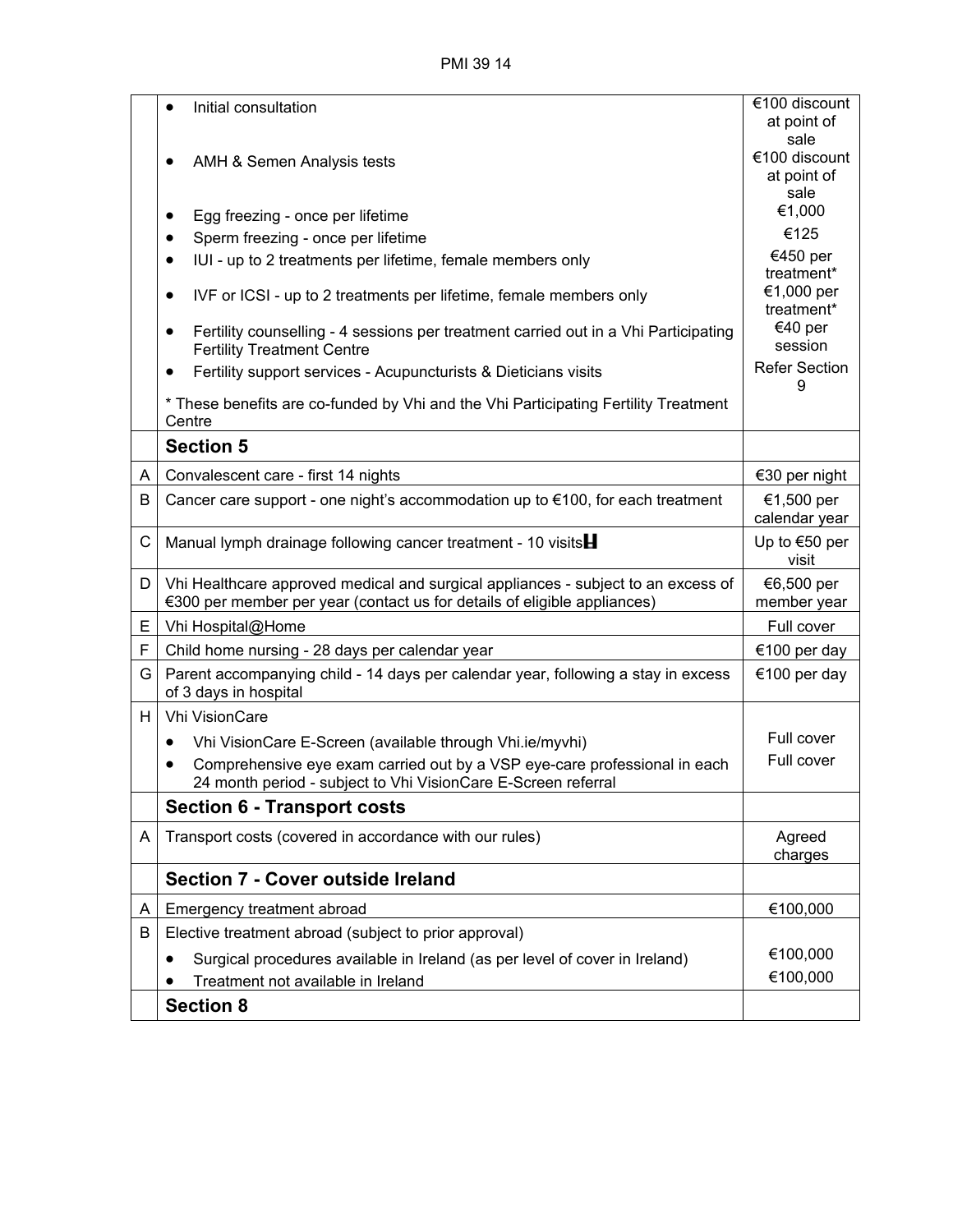| A  | In-patient MRI scans (covered in accordance with Section 1)                                                                                                                                                                                            | Agreed<br>charges  |
|----|--------------------------------------------------------------------------------------------------------------------------------------------------------------------------------------------------------------------------------------------------------|--------------------|
| B  | Out-patient MRI scans                                                                                                                                                                                                                                  |                    |
|    | Category 1 - approved MRI centres<br>$\bullet$                                                                                                                                                                                                         | Full cover         |
|    | Category 2 - approved MRI centres, agreed MRI charges & consultant<br>Radiologists fees (subject to an excess of €125 per scan)                                                                                                                        | Full cover         |
| C. | PET-CT scans (covered in accordance with our rules)                                                                                                                                                                                                    | Agreed<br>charges  |
| D  | CT Scans (covered in accordance with our rules) $\blacksquare$                                                                                                                                                                                         | Full cover         |
|    | Section 9 – Day-to-day medical expenses (benefits are per visit,<br>per member, unless otherwise indicated) H                                                                                                                                          |                    |
| A  | General practitioner - 12 visits                                                                                                                                                                                                                       | €30                |
| B  | Consultant consultation - 12 visits                                                                                                                                                                                                                    | €100               |
| C. | Pathology - consultants' fees (per referral)                                                                                                                                                                                                           | €60                |
| D  | Radiology - consultants' fees for professional services (per procedure)                                                                                                                                                                                | €60                |
| E. | Pathology/Radiology or other diagnostic tests (refer to Section 8 for out-patient<br>MRI benefits) - 50% of agreed charges in an approved out-patient centre. Contact<br>us for details of eligible diagnostic tests and reimbursements                | €300 per year      |
| F  | Pre- and post-natal care (combined visits)                                                                                                                                                                                                             | €250               |
| G  | Dental practitioner - 12 visits                                                                                                                                                                                                                        | €30                |
| H  | Physiotherapist - 12 visits                                                                                                                                                                                                                            | €30                |
|    | Acupuncturists, Chiropractors, Osteopaths, Physical therapists, Reflexologists - 12<br>combined visits                                                                                                                                                 | €30                |
| J  | Chiropodists/Podiatrists, Dieticians, Occupational therapists, Speech therapists,<br>Orthoptists - 12 combined visits                                                                                                                                  | €30                |
| K. | Clinical Psychologist - 7 visits                                                                                                                                                                                                                       | €30                |
| L  | Optical – eye tests and glasses/contact lenses – 75% of charges in each 24 month<br>period (^Payment will be made directly to the provider if attending a VSP network<br>provider, and will not be subject to the annual excess or the annual maximum) | €55^               |
| M  | Hearing test in each 2 year period                                                                                                                                                                                                                     | €25                |
| N  | Health screening - in each 24 month period, covered in accordance with our rules<br>(contact us for details) *                                                                                                                                         |                    |
|    | Lifestage screening programme in a Vhi Medical Centre                                                                                                                                                                                                  | €150 per<br>screen |
|    | Dexa scans in an approved dexa scan centre<br>٠                                                                                                                                                                                                        | 50% cover          |
|    | Mammograms in an approved mammogram centre                                                                                                                                                                                                             | Full cover         |
| O  | Accident & emergency cover - 2 visits                                                                                                                                                                                                                  | €75                |
| P  | Child counselling - 7 visits                                                                                                                                                                                                                           | €30                |
| Q  | Baby massage classes, in the year of the birth                                                                                                                                                                                                         | €100 per child     |
| R  | <b>Travel vaccinations</b>                                                                                                                                                                                                                             | €80 per year       |
| S  | Vhi SwiftCare exclusive benefit to Vhi customers*                                                                                                                                                                                                      |                    |